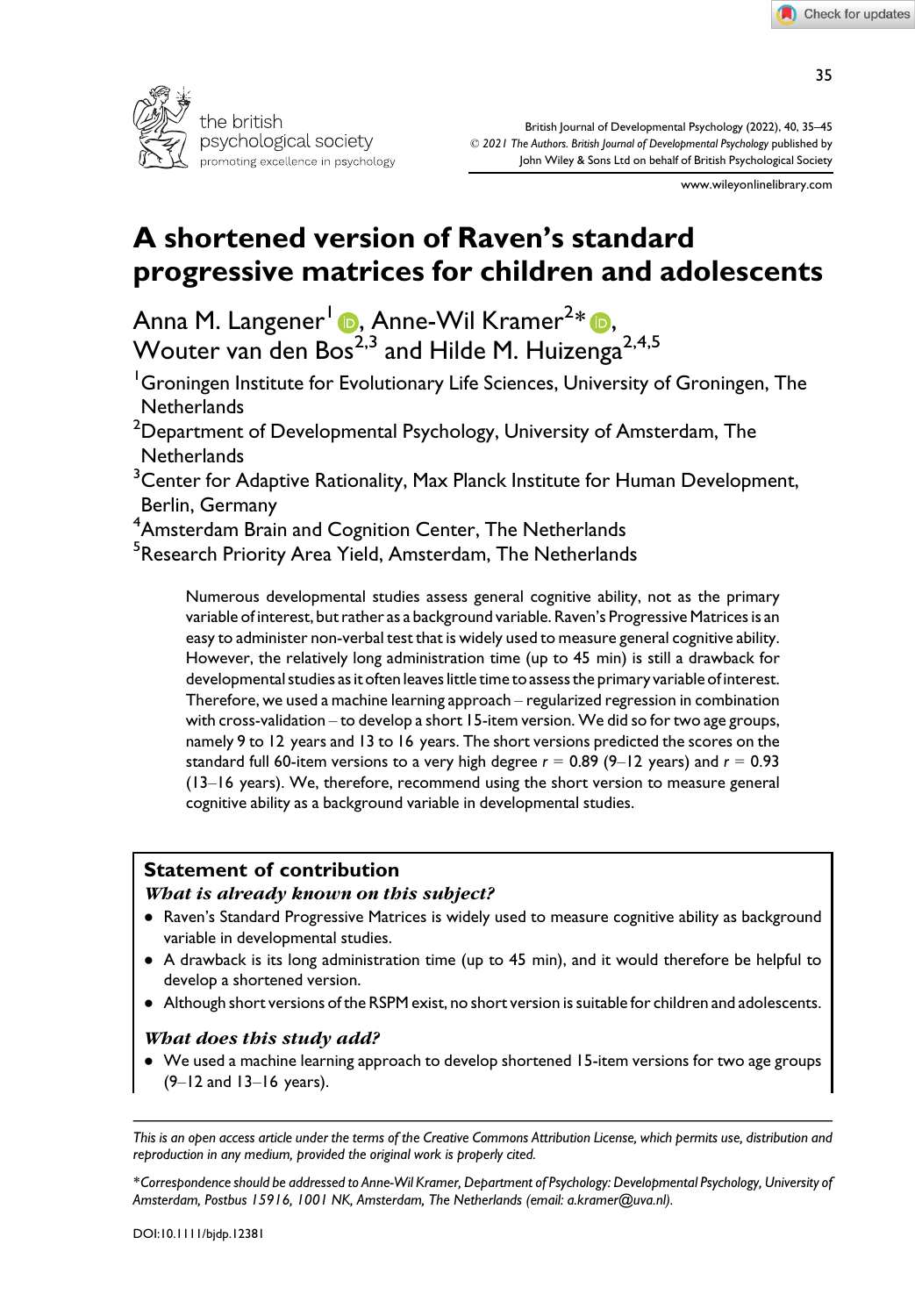Results showed that the short versions predicted scores on the original version to a high degree, and would thus be suitable as an alternative to the original version.

## Introduction

In developmental studies, general cognitive ability is often measured as a background variable, rather than a variable of interest (see, for example, Cheung, Chan, & Tsui, 2016; Meinhardt-Injac, Daum, & Meinhardt, 2020). Hence, a general cognitive ability test is added to the test battery, significantly lengthening the test administration. Especially for children and adolescents, this might be an issue due to a limited attention span and limited time to take part in research. As a result, measuring general cognitive ability may substantially interfere with the measurement of interest. Therefore, it is of importance that a short test is available for children and adolescents. Here, we develop such a test based on the frequently used Raven's Progressive Matrices (RPM).

The RPM is a non-verbal test that is widely used to assess 'general cognitive ability' (Raven, 1989). Three different versions of the RPM exist, the Raven standard progressive matrices (RSPM), the coloured progressive matrices (CPM), which is easier, and the advanced progressive matrices (APM), which is more difficult. The original 60-item RSPM is the most frequently used version and can be used for all age groups. Each item shows a geometric pattern with a missing piece. Participants must select the correct answer option that completes the pattern. The test consists of five sets  $(A, B, C, D, and E)$  each with 12 items. Each set becomes progressively more difficult. Originally published in 1938, the test has been analysed over the years and is regarded as a valid indicator of general cognitive ability worldwide (Pind, Gunnarsdóttir, & Jóhannesson, 2003; Raven, 2000). Although there are many advantages in using a well-validated psychometric instrument, one limitation is the long administration time, which is often prohibitive for developmental populations.

Shortened RSPMs have been proposed for adult samples. Elst et al. (2013) evaluated a shortened version with 36 items (set B, C, D) of the RSPM, and Bilker et al. (2012) created a short version of the RSPM with only nine items. Given that both short versions were based on an adult sample, these may not suitable for children and adolescents. For instance, items on the easier sets (A, B) may be more predictive for the final score for children compared with adults (who probably have all of these correct). Similar short versions exist for the CPM and the APM (e.g., Arthur & Day, 1994; Bors & Stokes, 1998; Smits, Smit, van den Heuvel, & Jonker, 1997), but none of these were derived in developmental populations. Finally, there is a timed version of the RPSM, with a 20-min time limit, validated in an adult sample (Hamel & Schmittmann, 2006). However, a potential drawback of the timed version is that it may have a two-dimensional structure, that is, ability and intellectual efficiency (as noted by Raven, Raven, & Court, 1993, 1998), instead of a one-dimensional structure, ability (Hamel & Schmittmann, 2006). In conclusion, no short version of the RSPM currently exists that is suitable for children and adolescents.

In this study, we focused on the RSPM, because it is widely used and often considered to be one of the best measures for cognitive ability (Perret & Dauvier, 2018; Qiu, Hatton, & Hou, 2020). Since the best set of items to assess individual differences in general cognitive ability is likely to be different in different age groups, our goal was to develop separate short versions for two age groups (age 9–12 and 13–16 years). We analysed existing RSPM data for these two age groups separately. We used penalized regression in a crossvalidation set-up as an item-reduction technique. That is, we estimated first in one part of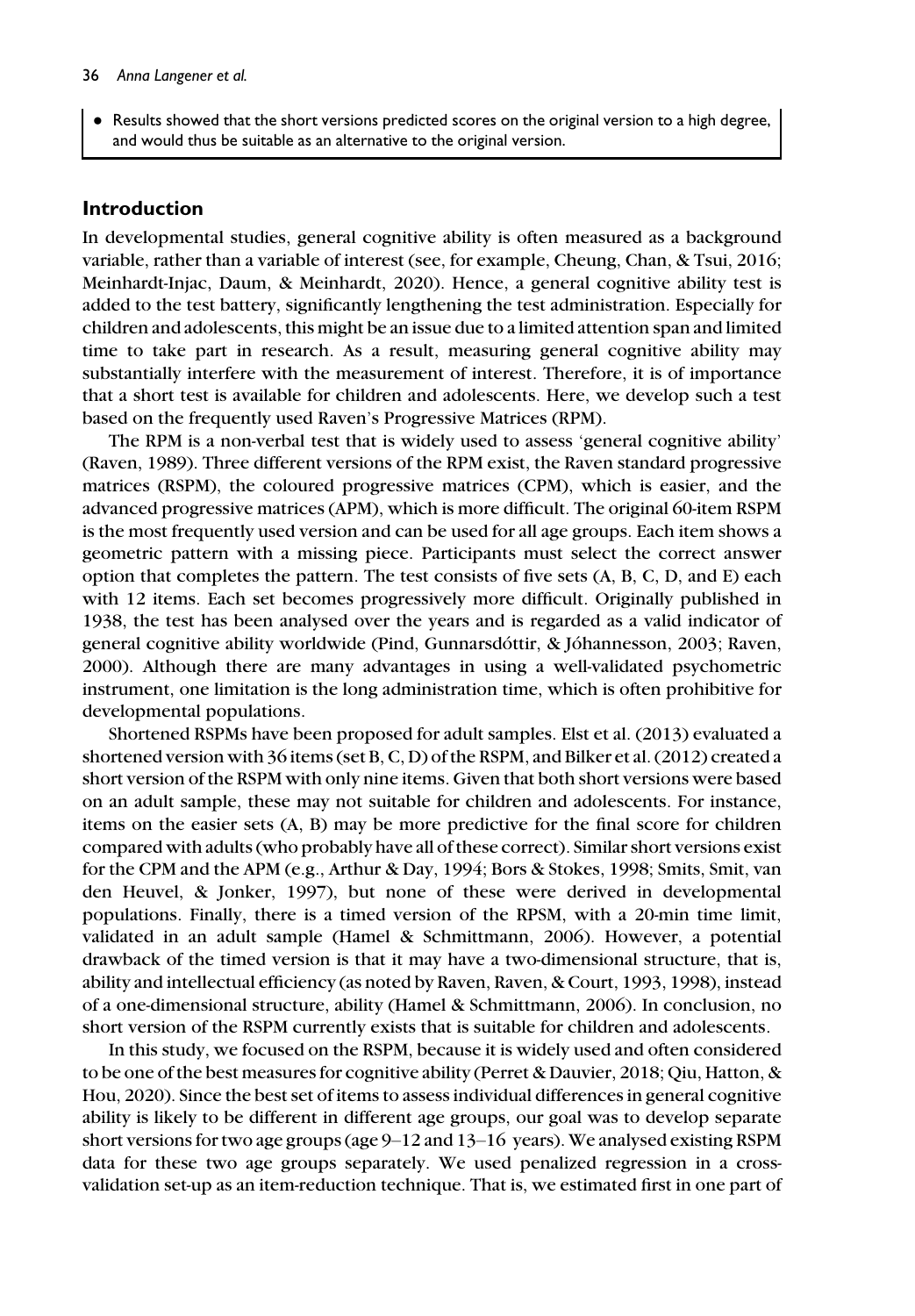the data which subset of items was best predictive of the total Raven score, and we did this using penalized regression, a technique especially suited for prediction purposes (e.g., Matsui & Konishi, 2011; Tibshirani, 1996; Zou & Hastie, 2005). In the second part of the data, we then determined how well this earlier identified subset of items predicted the total Raven score.

## Method

### Sample characteristics

We requested existing data from several research groups. For the younger age group (around 9 to 12 years), we received one data set ( $n = 298$ ) from the Orwell (Oral and written language learning) study of the University of Amsterdam, the Netherlands (Van Koert et al., 2019). The sample characteristics can be found in Table 1. In the Netherlands, 9- to 12-year-olds go to school together irrespective of their capacities. So, we expect the mean and variance of the general cognitive ability to be representative of the general population.

For the older age group (around 13 to 16 years), we received three data sets  $(n = 1.071$ ; see Acknowledgements). The sample characteristics are depicted in Table 1. Most participants (82.4%) were from the pre-(applied)university school level in the Netherlands (HAVO or VWO). The other participants (17.6%) were from pre-vocational school level in the Netherlands (MAVO). Note that in the third data set, the timed version of the RSPM (Hamel & Schmittmann, 2006) was used, and thus, the data might have a twodimensional structure instead of a one-dimensional structure.

Participants with missing values (younger age group:  $n = 11$ , older age group:  $n = 43$ ,) and duplicates within the data set (younger age group:  $n = 0$ , older age group:  $n = 4$ ) were excluded from the analysis. For the older age group, participants who were younger than 12.5 years ( $n = 37$ ) were excluded as well to avoid overlapping ages in the two different age groups. Items A1 and A2 (the first and second item of set A) were used as practice items in the younger age group and were therefore omitted.

#### Item selection with penalized regression

We used penalized regression to select a subset of items that could predict the total test score of each participant. This subset of items could then be used instead of the 60-item RSPM. Penalized regression adds a penalty and tuning parameter to the linear regression model and thereby reduces the coefficients of less essential items to zero (Tibshirani,

|                   |              |     | Age            |       |       | <b>RSPM</b> score         |     |     |
|-------------------|--------------|-----|----------------|-------|-------|---------------------------|-----|-----|
|                   | Data set     | N   | M(SD)          | min   | max   | M(SD)                     | min | max |
| Younger age group | Orwell study | 289 | $N.A. (N.A.)*$ |       |       | $N.A.* N.A.* 37.17(6.91)$ | 15  | 56  |
| Older age group   | Data set 1   | 557 | 13.14(0.36)    | 12.52 | 14.55 | 44.43 (6.63)              | 10  | 59  |
|                   | Data set 2   | 157 | 13.99(0.39)    | 12.61 | 14.65 | 44.59 (6.82)              | 19  | 56  |
|                   | Data set 3   | 273 | 14.75(0.72)    | 13.03 | 17.3  | 42.15 (7.45)              | П   | 58  |
|                   | Total        | 987 | 13.72(0.86)    | 12.52 | 17.3  | 43.83 (6.97)              | 10  | 59  |

Table 1. Overview data sets

Note. N is calculated after omitting missing values.

\*Due to data protection reasons, we did not receive the exact age for each participant.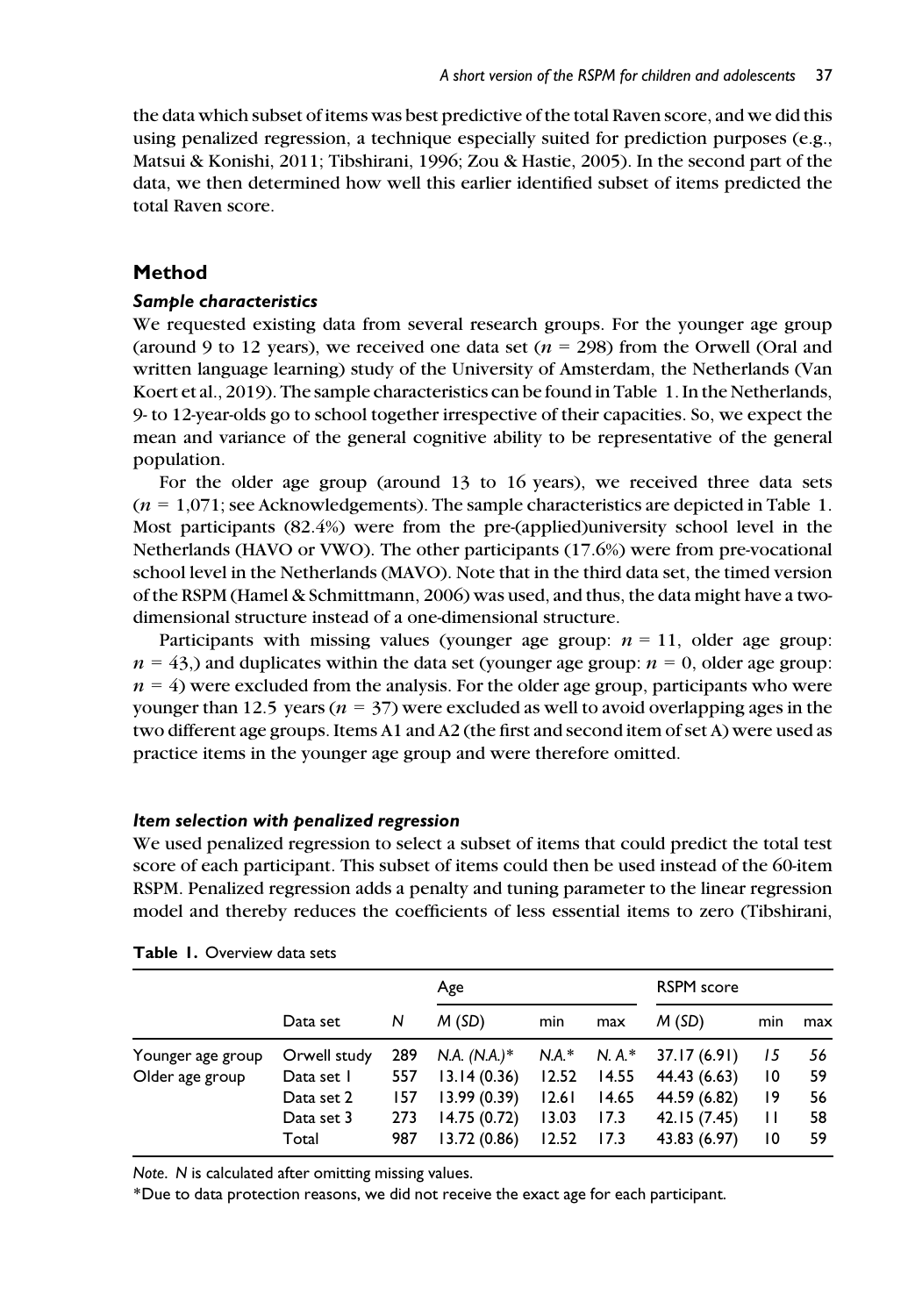

Figure 1. Splitting of the data set.

1996; Zou & Hastie, 2005). Thus, we obtain a subset of items that predicts the total score on the RSPM best. Penalized regression requires that we choose a penalty parameter  $(\lambda)$ . Additionally, we must choose a tuning parameter  $(\alpha)$ , which determines the relative influence of the so-called Ridge and Lasso penalty. In the next paragraph, it is explained how these penalty and tuning parameters are chosen. When  $\alpha$  is equal to one, only the Lasso penalty is used, and when  $\alpha$  equals zero, only the Ridge penalty is used. A value between zero and one means that Elastic Net Penalty is chosen, which thus combines the Lasso and Ridge penalty (Zou & Hastie, 2005). All calculations were done in R with the package Glmnet (Friedman, Hastie, & Tibshirani, 2010).

We split our data set randomly in a development (80%) and validation (20%) set (Figure 1). For the younger age group  $(9-12)$ , the validation set contained 58 participants and for the older age group (13–16) 199 participants. In order to find the best penalty and tuning parameters (lambda and alpha), we randomly split the development set again in a train set  $(40%)$  and test set  $(40%).$ 

With the aim of finding the best value for the penalty and tuning parameters, we used the algorithm depicted in Figure 2. First, we set an initial value for the penalty and tuning parameters. Second, we estimate the penalized regression model. By doing so, we obtained a coefficient for each item. Some coefficients were shrunk to zero, and thus, these are not included in the initial short version. Third, we examined the correlations between the initial short version and the long version in the test set (cf. Figure 2). We repeated this algorithm for different combinations of penalty and tuning parameters  $(\lambda = 2$  to 3.5,  $\alpha = 0.5$  to 1). A higher penalty parameter sets the weight of more coefficients to zero. Thus, a higher penalty parameter leads to the selection of fewer items. Therefore, with varying the penalty and tuning parameters we obtain various short versions differing in the number of items that are selected. Short versions with the same length may contain different items; consequently, we chose the penalty and tuning parameters that lead to the short version with the highest correlation in the test set. Due to practical reasons (limited amount of time, limited attention span), we decided that our short version should not exceed the length of 15 items.

#### Validation

We examined in the validation set the correlation between the sum score on the final short form and the sum score on the original 60-item version.

Furthermore, we performed an additional analysis, namely Monte Carlo crossvalidation, in order to check whether our results are robust. That is, we applied the same procedure again as described above just with a different random split of the train and test set (Figure 3). Meaning that we split our development set randomly in a different train and test set for each iteration. Afterwards, we calculated again the best penalty and tuning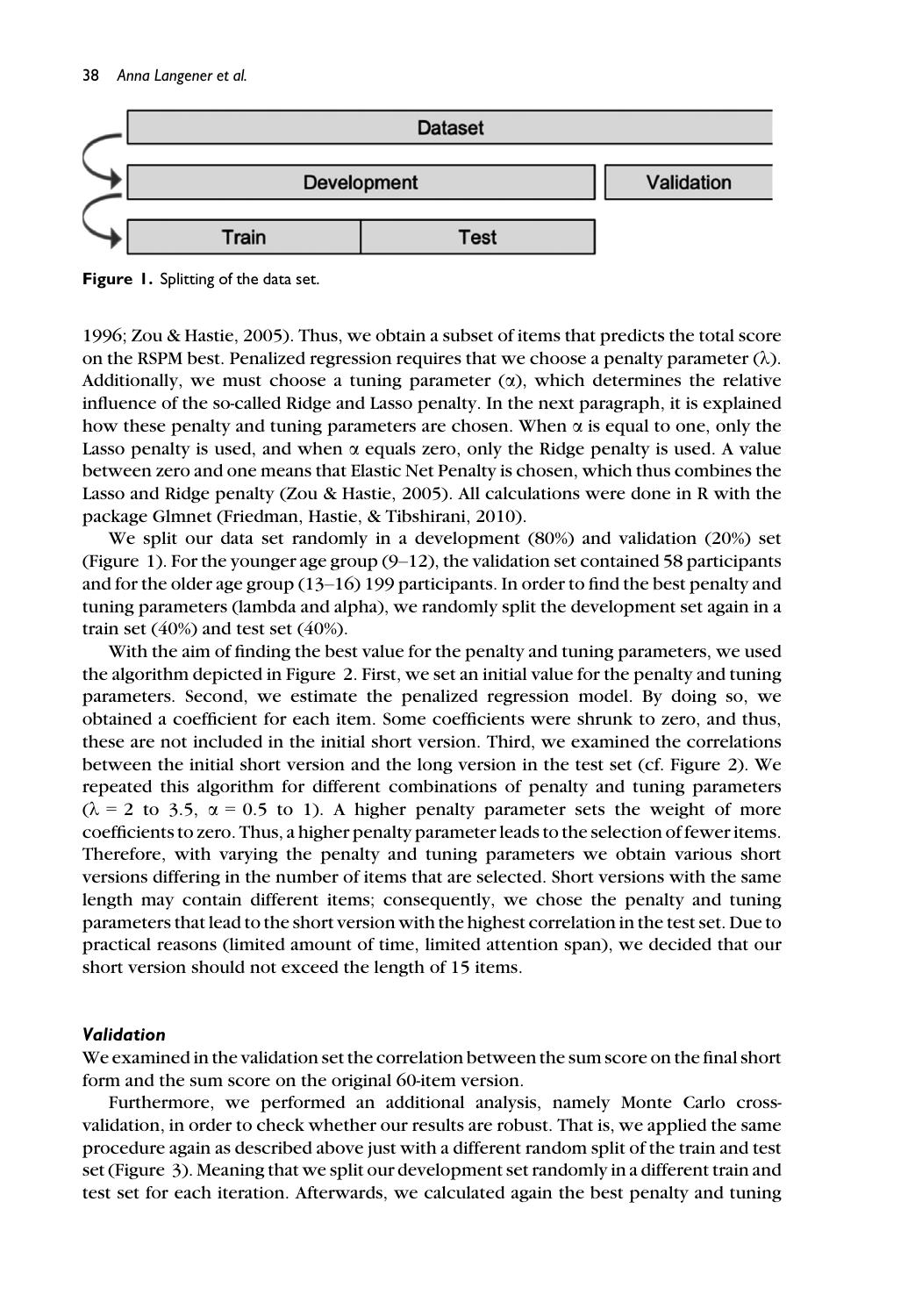

Figure 2. Algorithm to choose the best tuning parameter.



Figure 3. Monte Carlo cross-validation.

parameters as described above. We retested the procedure 100 times and examined whether the same items were selected.

Additionally, we checked for floor and ceiling effects. Thus, we checked if our short version measures well for the low and high ability range. Therefore, we examined the density plot of Raven's score on the short version. A skewed density plot to the left entails that the test might not measure well for participants who score below average. Similarly, a skewed density plot to the right entails that the test does not measure well for participants who score above average, which would indicate a ceiling effect.

Next, we investigated how well our chosen method performs compared with a traditional item-reduction technique, namely Item Response Theory (IRT; Hambleton & van der Linden, 1982). Please see the Appendix S1 for more information regarding the item selection with IRT.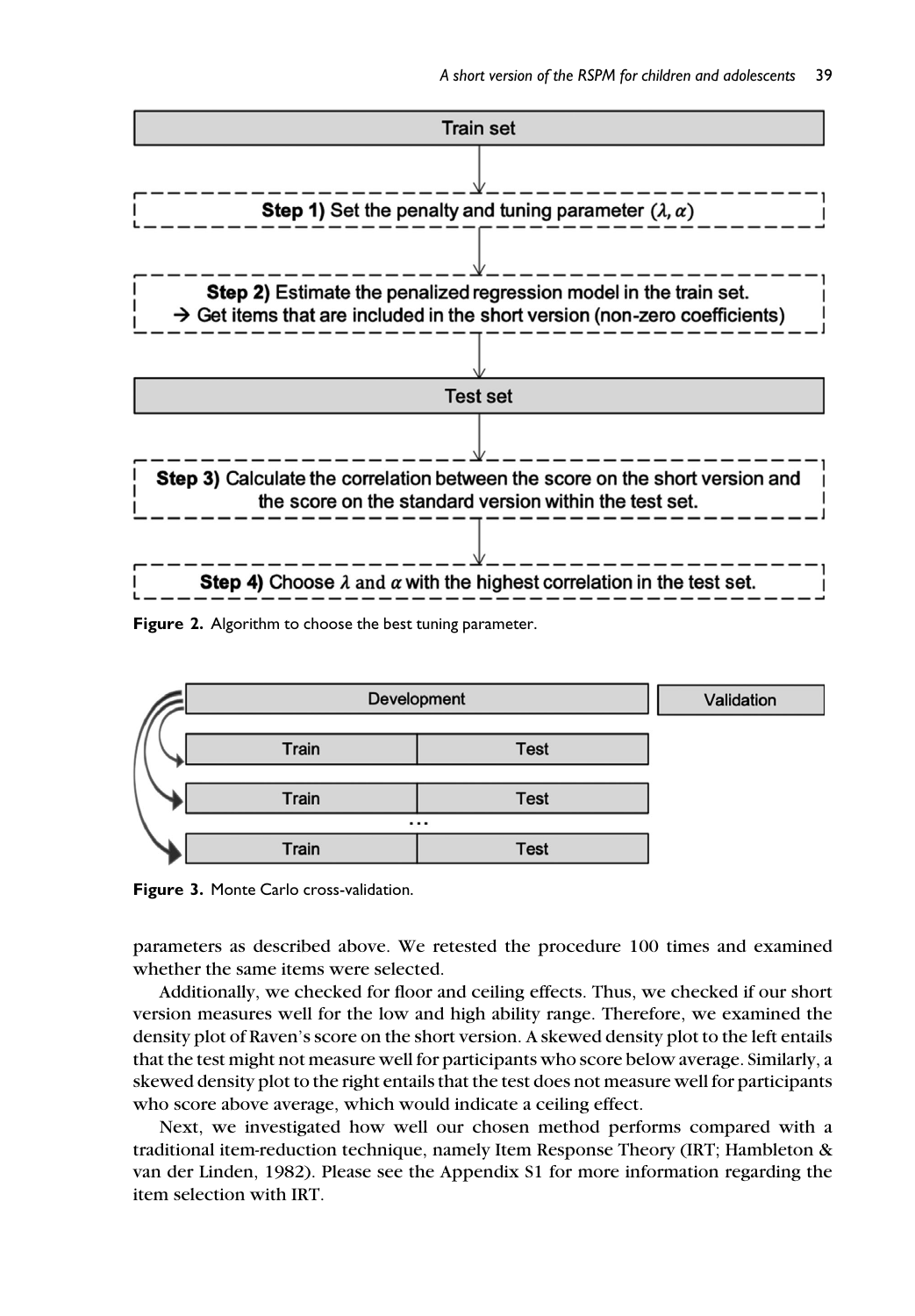#### 40 Anna Langener et al.

Finally, we examined how well our developed short form performs compared with 15 randomly selected unique items. To this end, we randomly selected a subset of 15 unique items out of 60 items. Afterwards, we examined the correlation between the obtained random short form and the full form in the validation set. We did this 100 times.

#### Results

#### Penalized regression

For the first age group, the following fifteen items were selected for the short version: A12, B5, B9, B10, B11, C8, C9, D4, D5, D6, D7, D9, D10, E1, and E5. For the second age group, the following items were selected: A6, B10, B12, C11, D1, D2, D4, D6, D9, D10, E2, E3, E4, E5, and E6. This result indicated that for the youngest age group, more easy items were included as compared with the oldest age group.

#### Validation

We randomly split our data set in a development and validation data set. The latter was not involved in the test construction process. For the youngest age group, the correlation between the sum score on the short version and the sum score on the original 60-item version was  $r = .89$ . For the oldest age group, the correlation between the sum score on the short version and the original 60-item version was  $r = .93$ .

Table 2 shows the validation set correlations between the score on the short version and the score on the original 60-item version, as a function of a different number of items (length). We required that the short version should not exceed 15 items. Indeed, Table 2 shows that including more items does not add much information.

To further investigate the robustness of our selected set of items, we used Monte Carlo cross-validation. As can be seen in Figure 4, most of the items were selected at least 50% of the cases. Only item D5 was selected in just 4% of the cases. Thus, although there is some variability, indicating other short versions may perform equally well, the set of selected items for the short version is relatively consistent. Figure 4 shows how often an item is included in the short version out of 100 times.

To inspect potential ceiling effects, Figure 5 shows the density plot of Raven's score on the short version and on the standard version. The score of the standard version is skewed to the right, especially for the older age group. This indicates that many individuals answered many items correctly. Our short form inherits this effect for the older age group. Thus, it is likely that a ceiling effect appears in the older age group irrespective of whether the short or long version is used.

Further, we compared the short version obtained by penalized regression with the short version obtained by IRT (see Appendix S1). In the validation set, the short form obtained by Item Response has a slightly lower correlation with the original 60-item version (youngest age group  $r = .88$ ; older age group  $r = .87$  for IRT whereas they were .89 and .93 for penalized regression). Moreover, the short version obtained by IRT has a lower Cronbach's alpha than the short version obtained by penalized regression (youngest age group  $\alpha = .65$ ; older age group  $\alpha = .73$  for IRT whereas they were .78 and .80 for penalized regression), which indicates that the short version selected by penalized regression has a higher internal consistency.

Finally, we compared the performance of our developed short form with the performance of a randomly selected subset of 15 items. We did this 100 times. For the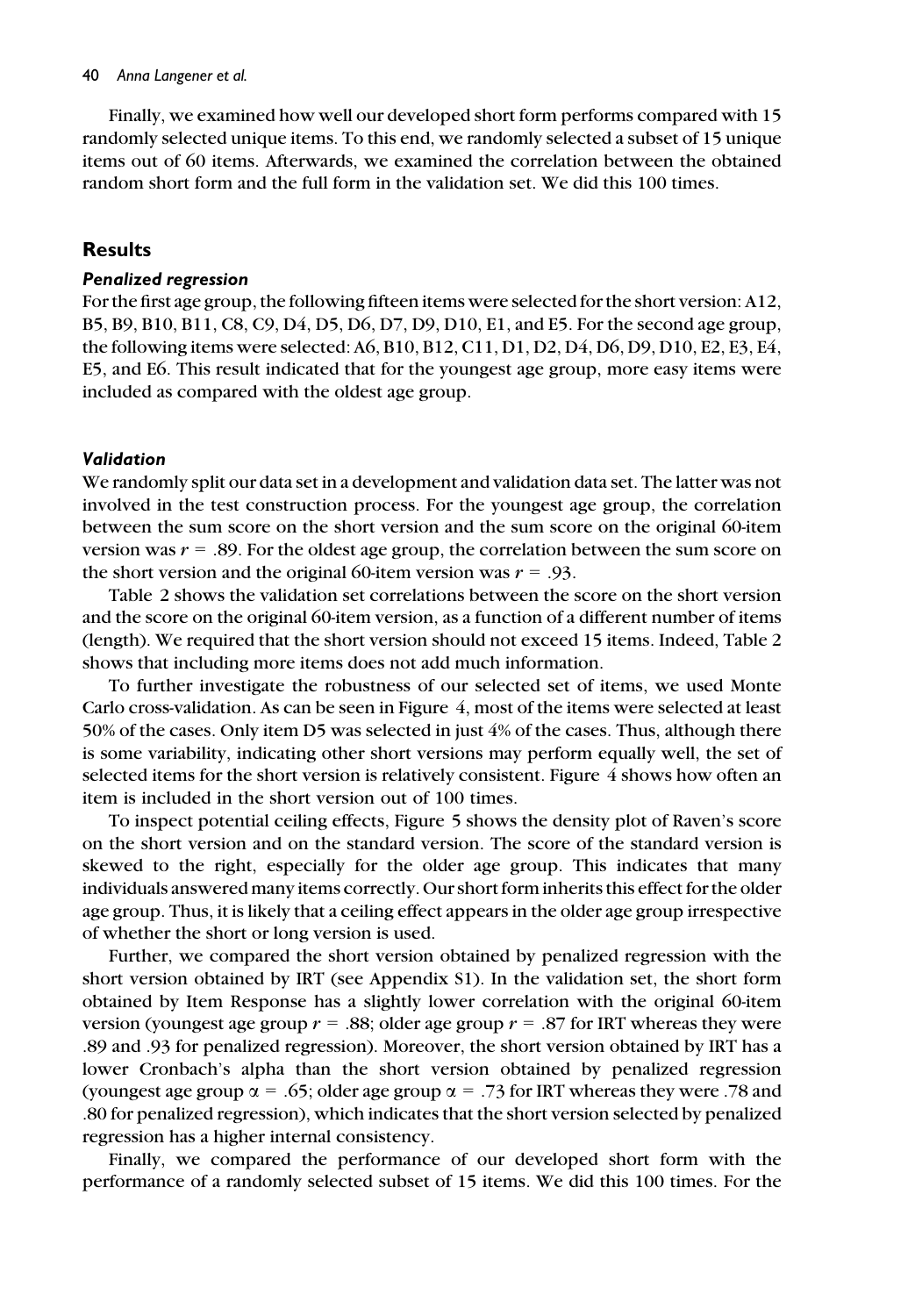| Age group         | Lambda       | Alpha | Correlation (validation) | Length       |
|-------------------|--------------|-------|--------------------------|--------------|
| Younger age group | 3.15         | 0.55  | 0.93                     | 20           |
|                   | 2.45         | 0.7   | 0.92                     | 19           |
|                   | 3.4          | 0.55  | 0.91                     | 18           |
|                   | 2.35         | 0.8   | 0.90                     | 17           |
|                   | 3.4          | 0.6   | 0.90                     | 16           |
|                   | 3.15         | 0.65  | 0.89                     | 15           |
|                   | 2.95         | 0.7   | 0.89                     | 14           |
|                   | 2.15         | 0.95  | 0.88                     | 13           |
|                   | 3.45         | 0.65  | 0.84                     | 2            |
|                   | 2.8          | 0.8   | 0.83                     | $\mathsf{I}$ |
| Older age group   | 3.3          | 0.55  | 0.95                     | 20           |
|                   | 2.15         | 0.85  | 0.95                     | 19           |
|                   | $\mathbf{2}$ | 0.9   | 0.95                     | 18           |
|                   | 2.85         | 0.7   | 0.94                     | 17           |
|                   | 2.35         | 0.85  | 0.93                     | 16           |
|                   | 2.2          | 0.9   | 0.93                     | 15           |
|                   | 3.35         | 0.65  | 0.91                     | 13           |
|                   | 2.9          | 0.75  | 0.91                     | 2            |
|                   | 3.4          | 0.7   | 0.90                     | $\mathsf{I}$ |

Table 2. Overview of different lengths of the short version



Figure 4. Results Monte Carlo cross-validation. Items that are used for the short version are depicted in black.

younger age group, the mean correlation of the randomly selected subsets is  $r = 0.85$ (min =  $0.77$ , max =  $0.93$ ). Here, our selected subset with penalized regression ( $r = .89$ ) outperforms 94% of the cases. For the older age group, the mean correlation of the randomly selected subsets is  $r = .85$  (min = 0.72, max = 0.91). Our selected subset with penalized regression  $(r = .93)$  outperforms all of the randomly selected subsets. Figure 6 shows the distribution of the 100 correlations compared with the short form obtained by penalized regression. This indicates that our selected short forms perform better than a randomly selected subset of items.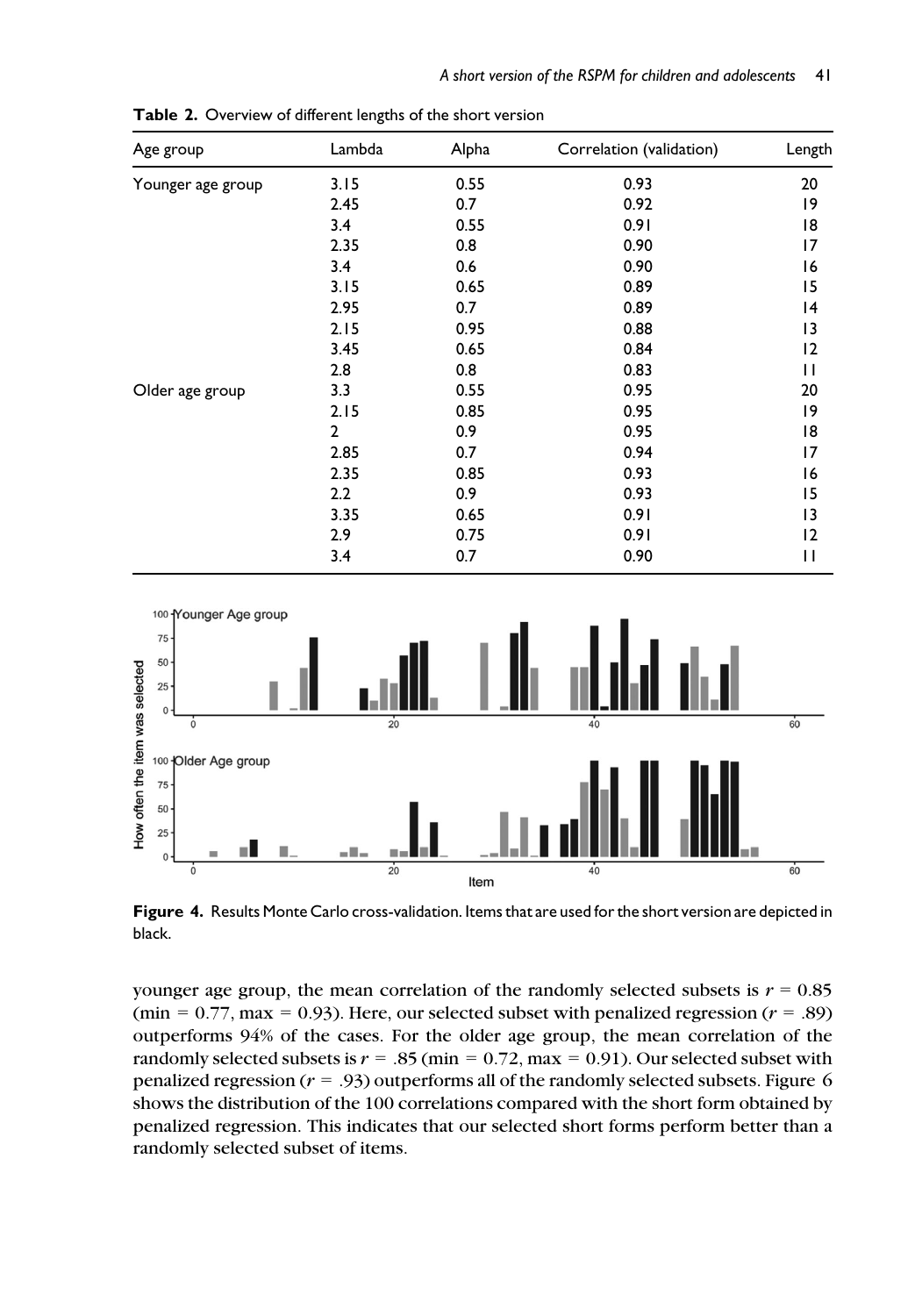

Figure 5. Density of the total Raven's score on the standard (left) and short (right) version.



Figure 6. Boxplot of the correlations between the short version and original version for randomly selected subsets of items. The black vertical line indicates the same correlation for the short form obtained by penalized regression.

## **Discussion**

We developed two short versions of the RSPM that showed high predictive validity of the score on the original 60-item version ( $r$ 's  $> 0.89$ ). These versions consisted of 15 instead of 60 items which reduce the administration time of the RSPM. Therefore, these short versions can confidently be used by developmental researchers that are interested in having a short but reliable proxy for general cognitive ability as a background variable.

We validated our short version with a cross-validation approach. Most of the items were selected in at least 50% of the cases. However, some items are quite similar; thus, it might be that some of them are easily interchangeable. Bilker et al. (2012) developed a 9 item short version for an adult sample and similarly concluded that there might be more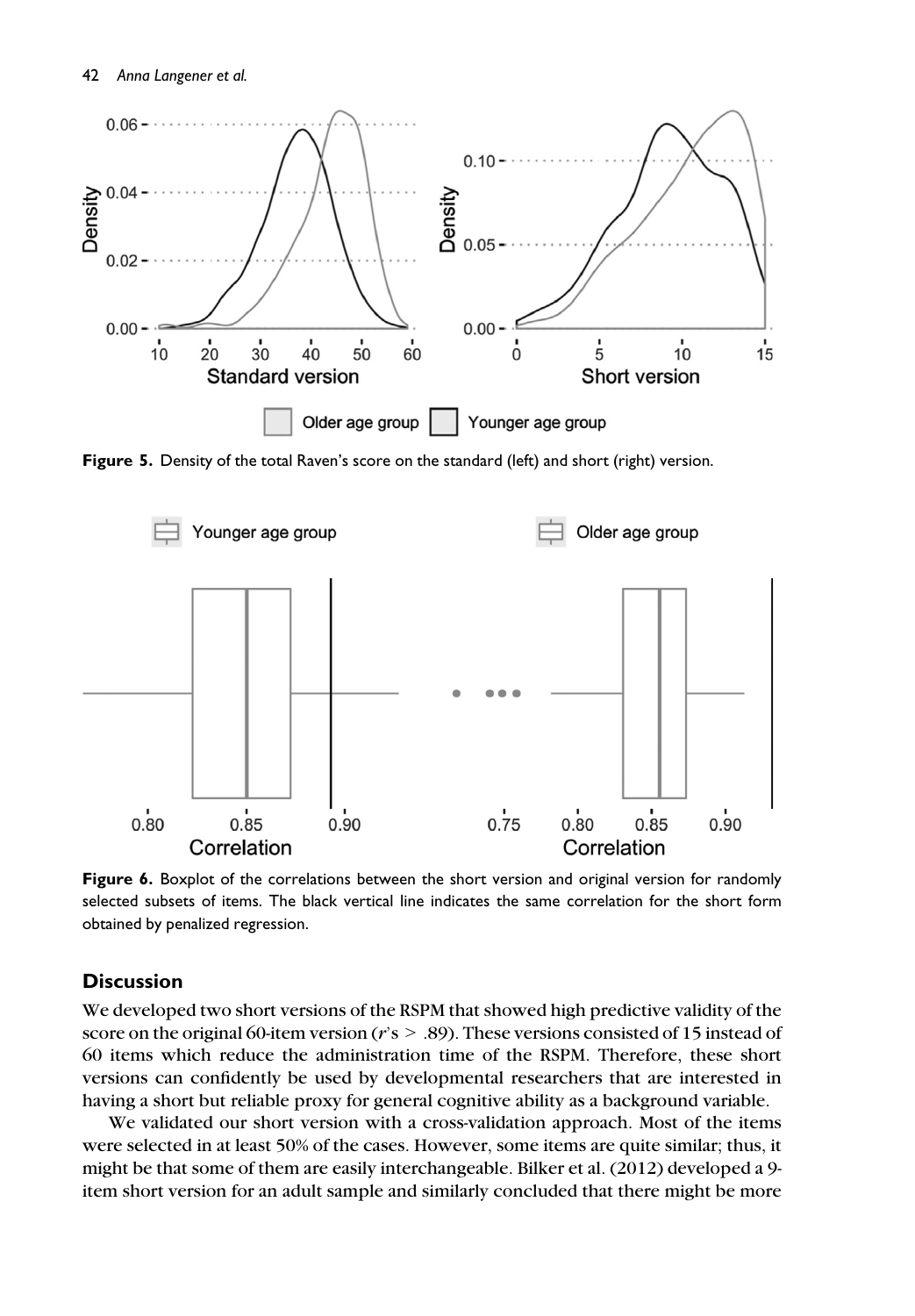than one optimal short form. Thus, it seems that the item selection does not depend on the random split of train and test set; however, it could be possible that there are more item combinations that suffice as a short version of the RSPM.

We proposed penalized regression in a cross-validation set-up as an item-reduction technique. To evaluate whether this is an appropriate method, we compared this with another well-known IRT item-reduction approach. Indeed, we found that the items selected by penalized regression showed higher predictive values than items selected by IRT.

Several potential limitations warrant discussion. One limitation of our study is that the majority of the sample (86%) from the older age group (13–16) was a combination of above-average- and pre-university-level students which means that the items selected might be less representative for average-level students. For future research, it might be interesting to include individuals from other school levels, mainly students from prevocational schools.

Second, the original 60-item version of the RSPM shows ceiling effects. Pind et al. (2003) investigated school norms and reported ceiling effects in Iceland's higher school classes (pupils aged around 13 to 16 years). They concluded that the test is only appropriate for children in the first seven grades (pupils age around 6 to 13 years). Raven (2000) reported ceiling effects as well among young adults. We should be aware that our short version for the older age group most likely inherits this ceiling effect. Thus, for future research, in order to be able to discriminate between general cognitive ability in an adolescent above-average sample, we recommend to also develop a short version for the Raven's Advanced Progressive Matrices.

Third, due to the smaller number of items, participants are not able to practice with easy items before they get to the more difficult items in the short versions. This may lower their score on the short version. On the other hand, this may also lead to less fatigue and/or boredom (Gonthier & Roulin, 2019). In future research, it may be worthwhile to check whether performance on long and short versions differs.

Last, we developed a test that can be used as a paper–pencil test to assess cognitive ability in adolescents. This has the advantage that the test is easy to use but might miss out on opportunities that require test administration on a computer. In future research, it may be beneficial to develop a short form based on computer adaptive testing. Computer adaptive testing dynamically selects the next item based on the participant's answer on the previous item. Makransky, Dale, Havmose, and Bleses (2016) used computer adaptive testing to develop a short form of the MacArthur–Bates Communicative Development Inventory and found strong evidence that this can be a helpful tool to reduce the test length.

To conclude, we developed two short versions of the RSPM. We did so for children and adolescents separately. The short versions, consisting of 15 instead of 60 items, predict the score on the full-length test to a high degree, and can therefore be used in developmental research where general cognitive ability is assessed as a background variable.

#### Acknowledgments

We thank the Orwell (Oral and written language learning) study of the University of Amsterdam, the Netherlands (Van Koert et al., 2019), for sharing their collected Raven data with us that we used to develop the short version for the younger age group. Besides, we thank Dr. Lydia Krabbendam, Dr. Nikki Lee, Dr. Mariët van Buuren, Miriam Hollarek, Reubs Walsh, Hester Sijtsma, Rebecca van Rijn, and Nicky Lute for sharing their collected Raven data with us that we used to develop the short version for the older age group (Team #Soconnect).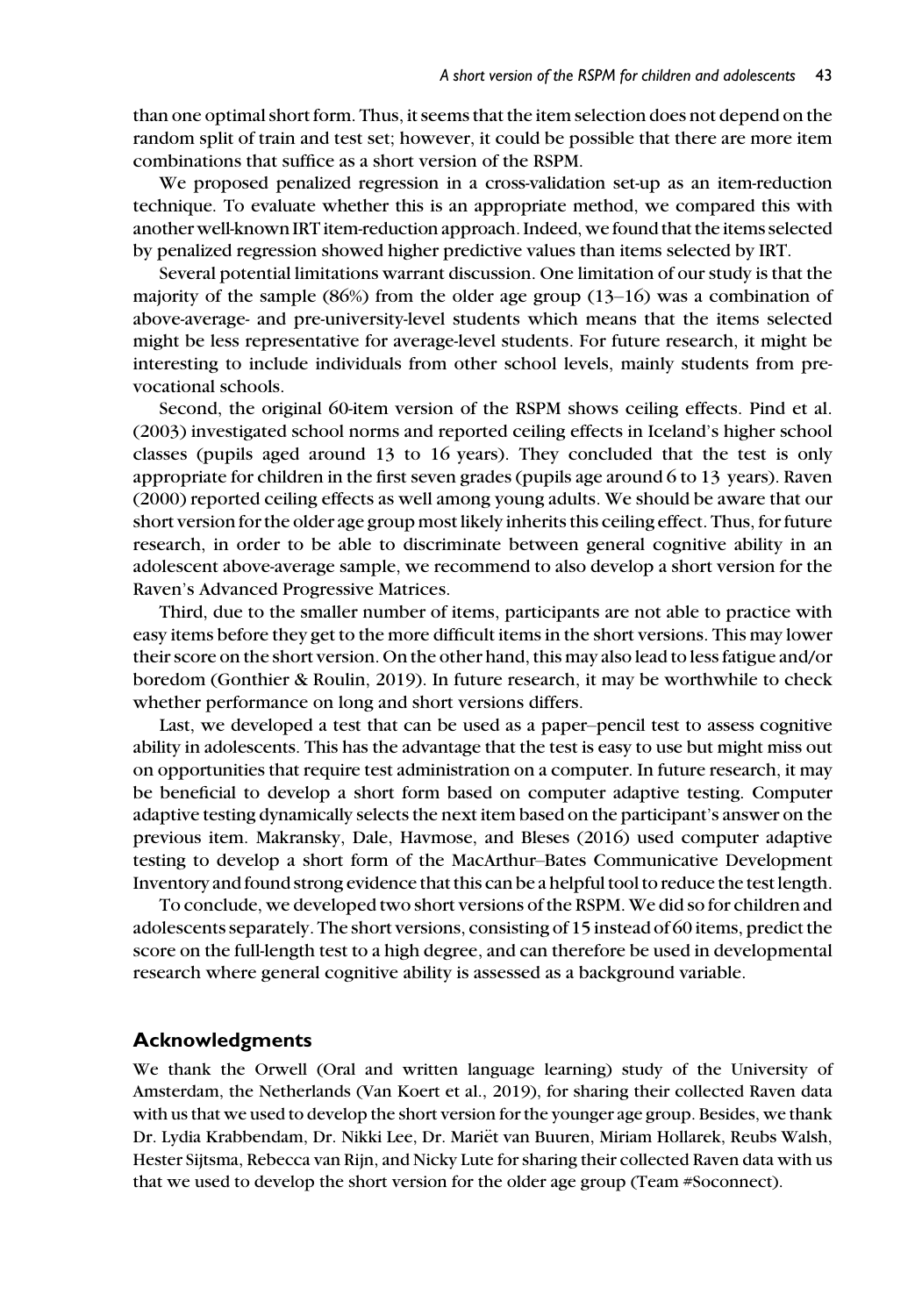## Conflicts of interest

All authors declare no conflict of interest.

## Author contribution

Anna Maria Langener, M. Sc. Economics, M. Sc. Psychology (research) (Data curation; Formal analysis; Methodology; Software; Visualization; Writing – original draft; Writing – review & editing) Anne-Wil Kramer (Conceptualization; Data curation; Investigation; Project administration; Resources; Supervision; Validation; Writing – review & editing) Wouter van den Bos (Conceptualization; Resources; Supervision; Validation; Writing – review & editing) Hilde Huizenga (Conceptualization; Funding acquisition; Supervision; Validation; Writing – review & editing).

# Data availability statement

Data sharing is not applicable to this article as no new data were created in this study.

# **References**

- Arthur, W., & Day, D. V. (1994). Development of a short form for the Raven advanced progressive matrices test. Educational and Psychological Measurement, 54(2), 394–403. [https://doi.org/](https://doi.org/10.1177/0013164494054002013) [10.1177/0013164494054002013](https://doi.org/10.1177/0013164494054002013)
- Bilker, W. B., Hansen, J. A., Brensinger, C. M., Richard, J., Gur, R. E., & Gur, R. C. (2012). Development of abbreviated nine-item forms of the Raven's standard progressive matrices test. Assessment, 19(3), 354–369.<https://doi.org/10.1177/1073191112446655>
- Bors, D. A., & Stokes, T. L. (1998). Raven's advanced progressive matrices: Norms for first-year university students and the development of a short form. Educational and Psychological Measurement, 58(3), 382–398.<https://doi.org/10.1177/0013164498058003002>
- Cheung, H., Chan, Y., & Tsui, W. C. G. (2016). Effect of lie labelling on children's evaluation of selfish, polite, and altruistic lies. British Journal of Developmental Psychology, 34, 325–339. <https://doi.org/10.1111/bjdp.12132>
- Friedman, J., Hastie, T., & Tibshirani, R. (2010). Regularization paths for generalized linear models via coordinate descent. Journal of Statistical Software, 33(1), 1–22. [https://doi.org/10.18637/](https://doi.org/10.18637/jss.v033.i01) [jss.v033.i01](https://doi.org/10.18637/jss.v033.i01)
- Gonthier, C., & Roulin, J. L. (2019). Intraindividual strategy shifts in Raven's matrices, and their dependence on working memory capacity and need for cognition. Journal of Experimental Psychology: General, 149(3), 564–579.<https://doi.org/10.1037/xge0000660>
- Hambleton, R. K., & van der Linden, W. J. (1982). Advances in item response theory and applications: An introduction. Applied Psychological Measurement, 6(4), 373–378. [https://doi.](https://doi.org/10.1177/014662168200600401) [org/10.1177/014662168200600401](https://doi.org/10.1177/014662168200600401)
- Hamel, R., & Schmittmann, V. D. (2006). The 20-minute version as a predictor of the raven advanced progressive matrices test. Educational and Psychological Measurement, 66(6), 1039–1046. <https://doi.org/10.1177/0013164406288169>
- Makransky, G., Dale, P. S., Havmose, P., & Bleses, D. (2016). An item response theory-based, computerized adaptive testing version of the Macarthur–bates communicative development inventory: Words & Sentences (CDI:WS). Journal of Speech, Language, and Hearing Research, 59, 281–289. [https://doi.org/10.1044/2015\\_JSLHR-L-15-0202](https://doi.org/10.1044/2015_JSLHR-L-15-0202)
- Matsui, H., & Konishi, S. (2011). Variable selection for functional regression models via the regularization. Computational Statistics & Data Analysis, 55(12), 3304–3310. [https://doi.org/](https://doi.org/10.1016/j.csda.2011.06.016) [10.1016/j.csda.2011.06.016](https://doi.org/10.1016/j.csda.2011.06.016)